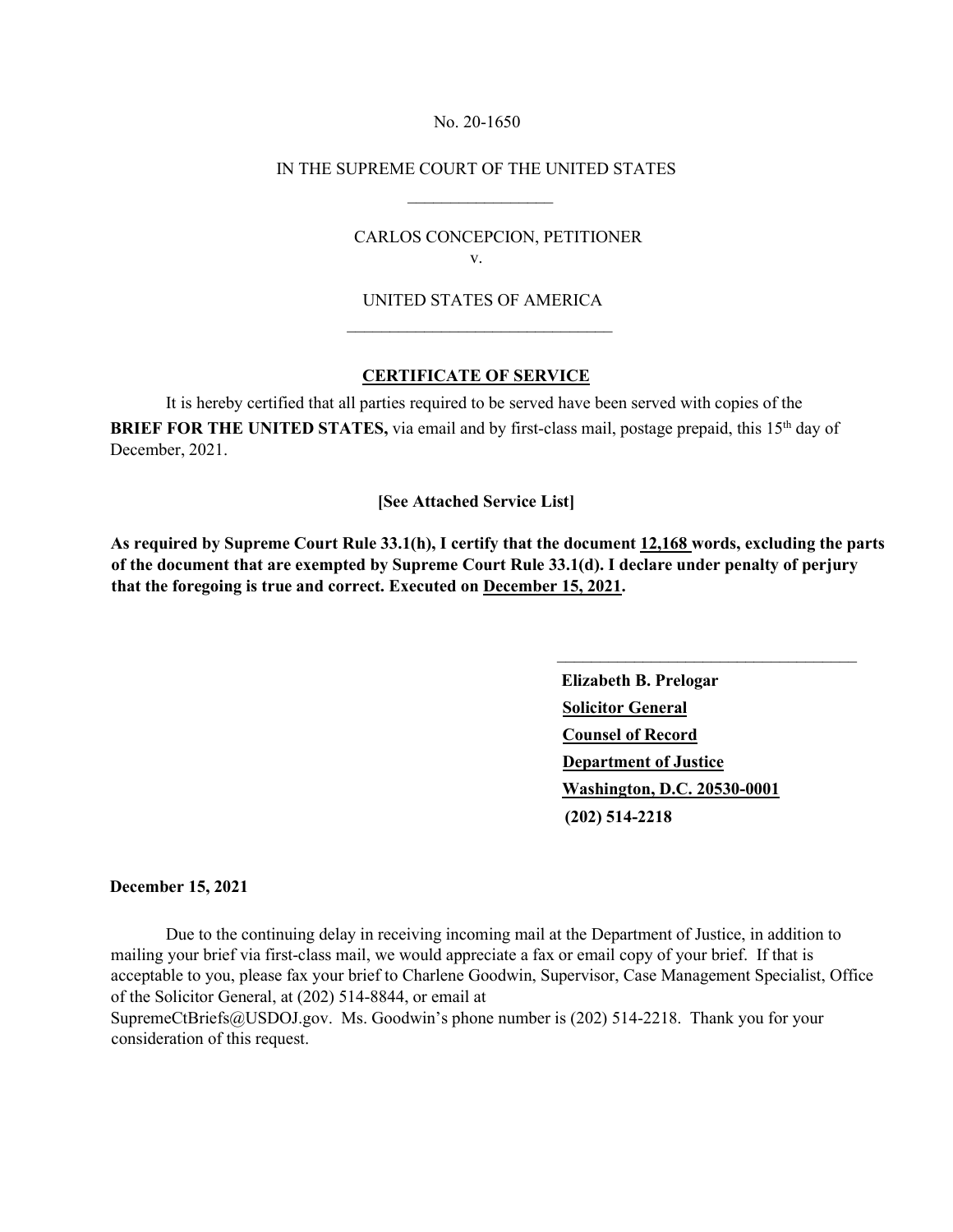20-1650 CONCEPCION, CARLOS USA

> LOREN L. ALIKHAN OFFICE OF THE ATTORENY GENERAL FOR DC 400 6TH STREET, NW SUITE 8100 WASHINGTON , DC 20001 202-727-6287 LOREN.ALIKHAN@DC.GOV

LISA SCHIAVO BLATT WILLIAMS & CONNOLLY LLP 725 12TH STREET, NW WASHINGTON, DC 20005 202-434-5050 LBLATT@WC.COM

BRADLEY N. GARCIA O'MELVENY & MYERS LLP 1625 EYE STREET, NW WASHINGTON, DC 20006-4061 202-383-5160 BGARCIA@OMM.COM

BRIANNE J. GOROD CONSTITUTIONAL ACCOUNTABILITY **CENTER** 1200 18TH ST., NW SUITE 501 WASHINGTON, DC 20036 202-296-6889 BRIANNE@THEUSCONSTITUTION.ORG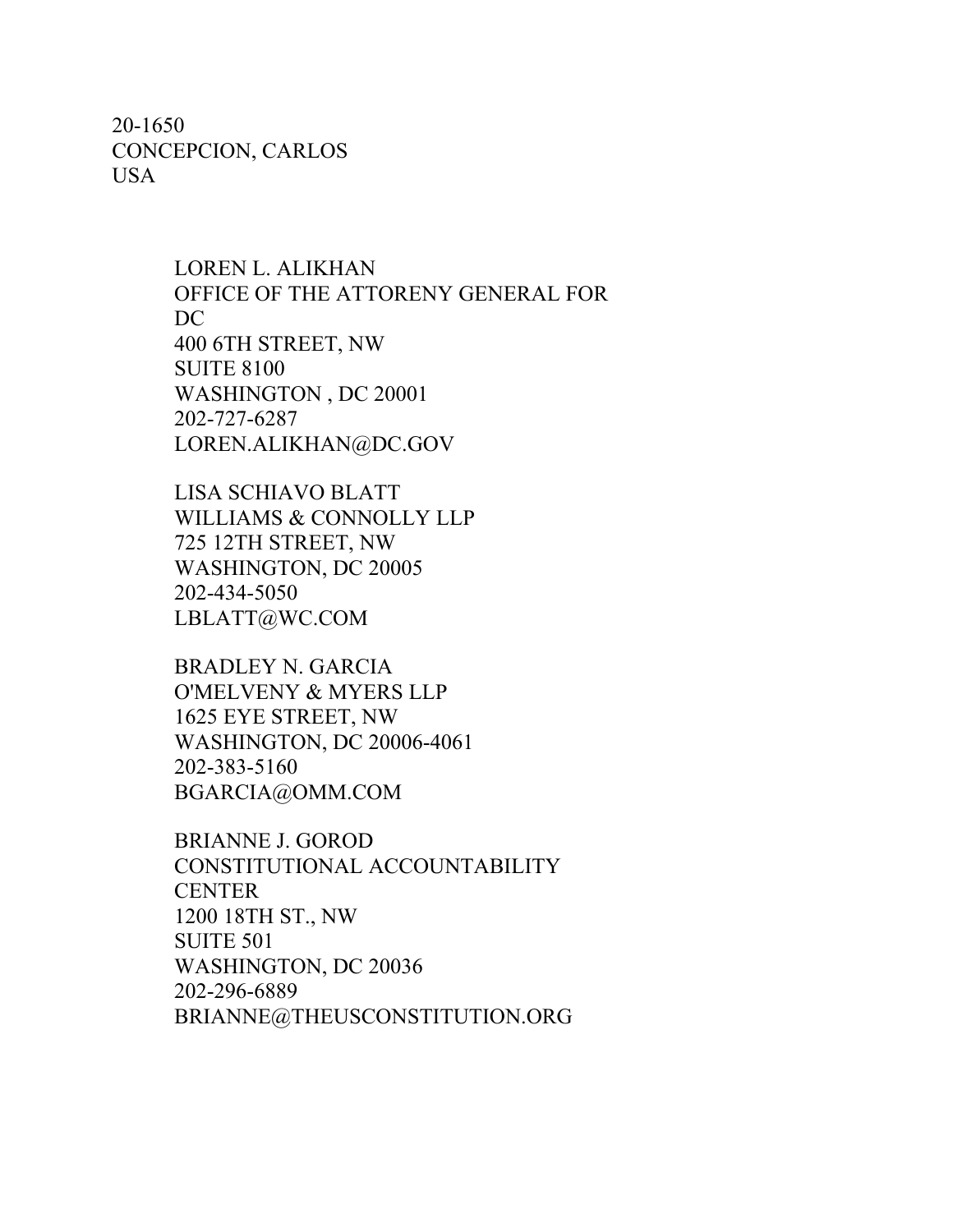TIMOTHY W. GRINSELL HOLWELL SHUSTER & GOLDBERG LLP 425 LEXINGTON AVENUE NEW YORK, NY 10017 646-837-8459 TGRINSELL@HSGLLP.COM 646-837-0312(Fax)

VINCENT GREGORY LEVY HOLWELL SHUSTER & GOLDBERG, LLP 425 LEXINGTON AVENUE 14TH FLOOR NEW YORK, NY 10017 646-837-5151 VLEVY@HSGLLP.COM

JOHN M. MASSLON II PO BOX 2062 ARLINGTON, VA 22202 JOHN@JOHNMASSLON.COM

CHARLES LUTHER MCCLOUD WILLIAMS & CONNOLLY, LLP 725 12TH STREET, NW WASHINGTON, DC 20005 202-434-5050 LBLATT@WC.COM

JOSHUA C. MCDANIEL HARVARD LAW SCHOOL RELIGIOUS FREEDOM CLINIC 1585 MASSACHUSETTS AVE. CAMBRIDGE, MA 02138 617-998-1593 JMCDANIEL@LAW.HARVARD.EDU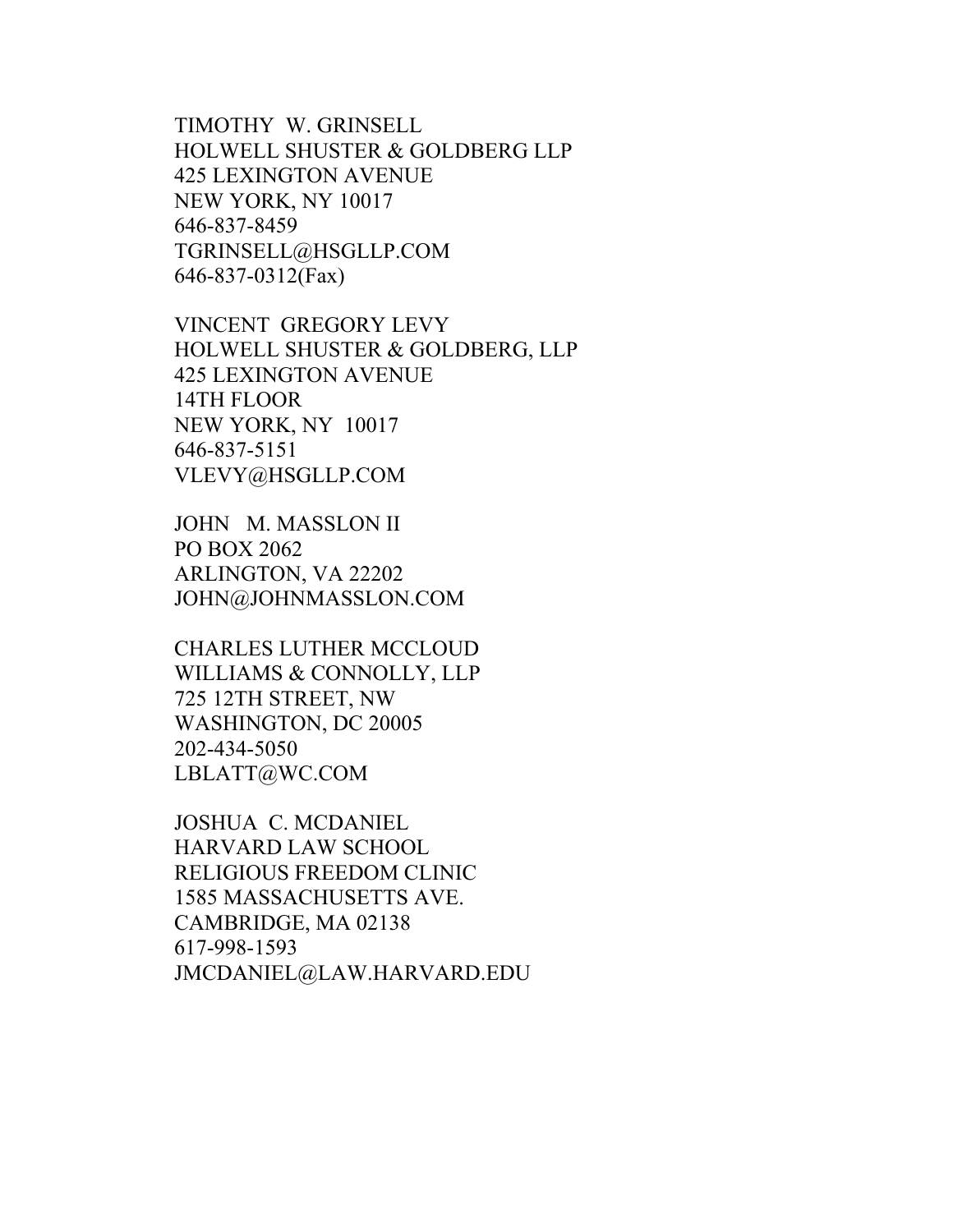MICHAEL PEPSON AMERICANS FOR PROSPERITY FOUNDATION 1310 N. COURTHOUSE ROAD SUITE 700 ARLINGTON, VA 22201 571-329-4529 MPEPSON@AFPHQ.ORG

ANDREW J. PINCUS MAYER, BROWN LLP 1999 K STREET, NW WASHINGTON, DC 20006-1101 202-263-3220 APINCUS@MAYERBROWN.COM

J. MARTIN RICHEY FEDERAL DEFENDER OFFICE 51 SLEEPER STREET 5TH FLOOR BOSTON, MA 02210 617-223-8061

DAWINDER S. SIDHU HOPWOOD & SINGHAL PLLC 1701 PENNSYLVANIA AVENUE, N.W. SUITE 200 WASHINGTON, DC 20006 202-297-1046 SIDHU@HOPWOODSINGHAL.COM 301-983-2529(Fax)

OWEN SMITHERMAN HARVARD LAW SCHOOL RELIGIOUS FREEDOM CLINIC 1585 MASSACHUSETTS AVE. CAMBRIDGE , MA 02138 617-998-1593 OSMITHERMAN.JD23@HLSCLINICS.ORG